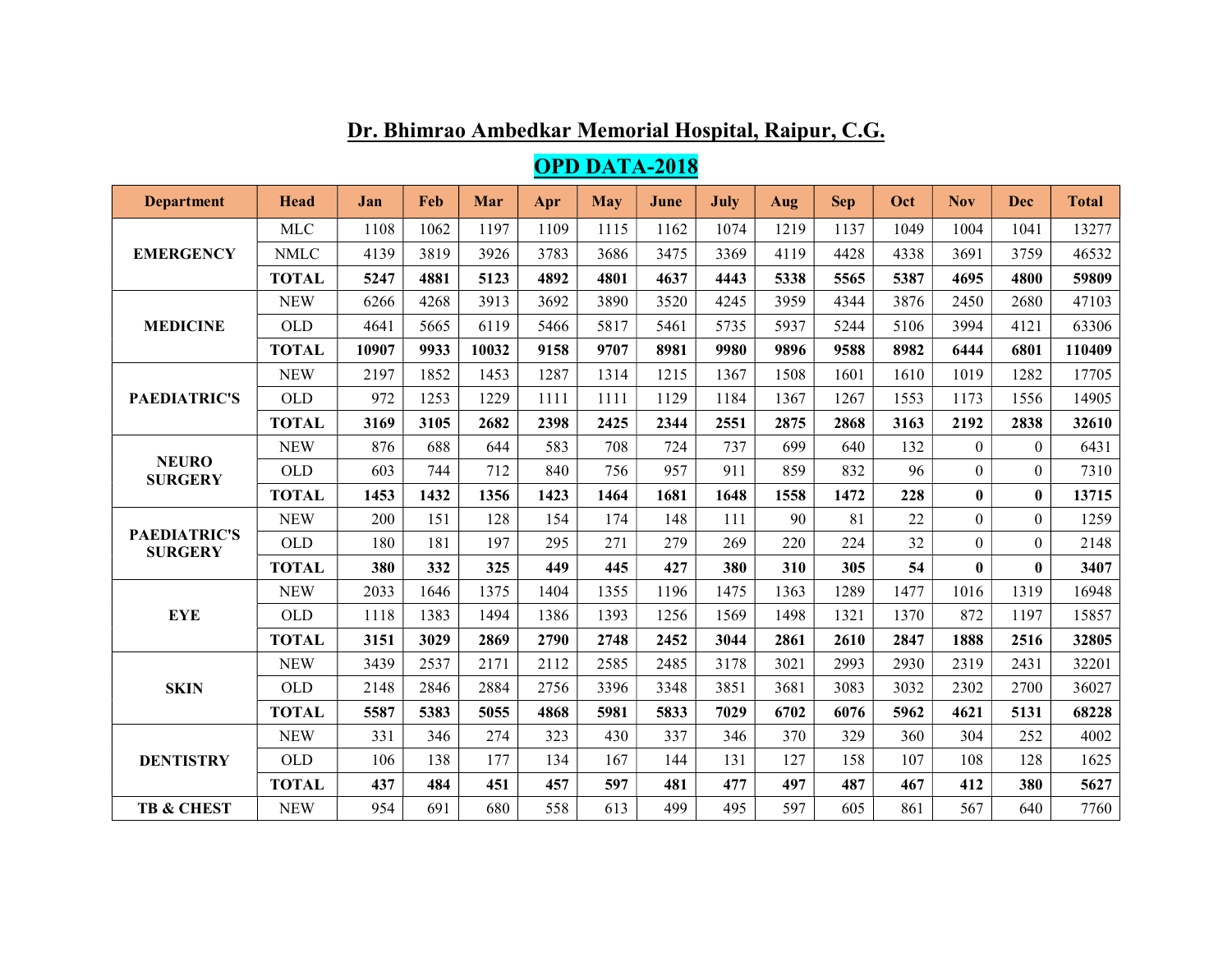|                                  | <b>OLD</b>   | 395            | 479  | 470  | 514  | 392            | 322            | 309  | 469  | 452  | 471            | 363          | 460          | 5096  |
|----------------------------------|--------------|----------------|------|------|------|----------------|----------------|------|------|------|----------------|--------------|--------------|-------|
|                                  | <b>TOTAL</b> | 1349           | 1170 | 1150 | 1072 | 1005           | 821            | 804  | 1066 | 1057 | 1332           | 930          | 1100         | 12856 |
|                                  | <b>NEW</b>   | 1281           | 1088 | 1080 | 1008 | 1216           | 1209           | 1330 | 1245 | 1347 | 1512           | 1037         | 1192         | 14545 |
| <b>ENT</b>                       | <b>OLD</b>   | 1101           | 1189 | 1267 | 1144 | 1414           | 1346           | 1638 | 1574 | 1341 | 1354           | 1090         | 1288         | 15746 |
|                                  | <b>TOTAL</b> | 2382           | 2277 | 2347 | 2152 | 2630           | 2555           | 2968 | 2819 | 2688 | 2866           | 2127         | 2480         | 30291 |
|                                  | <b>NEW</b>   | 525            | 453  | 299  | 330  | 396            | 350            | 353  | 368  | 317  | 313            | 219          | 315          | 4238  |
| <b>PSYCHRIATRY</b>               | OLD          | 300            | 336  | 509  | 481  | 520            | 545            | 556  | 540  | 464  | 576            | 481          | 521          | 5829  |
|                                  | <b>TOTAL</b> | 825            | 789  | 808  | 811  | 916            | 895            | 909  | 908  | 781  | 889            | 700          | 836          | 10067 |
|                                  | <b>NEW</b>   | 2273           | 1776 | 1708 | 1767 | 1993           | 1784           | 1971 | 1675 | 1815 | 1800           | 1473         | 1593         | 21628 |
| <b>ORTHOPADIC'S</b>              | <b>OLD</b>   | 1903           | 2134 | 2217 | 2377 | 2401           | 1929           | 2335 | 2129 | 1930 | 1953           | 1432         | 1628         | 24368 |
|                                  | <b>TOTAL</b> | 4176           | 3910 | 3925 | 4144 | 4394           | 3713           | 4306 | 3804 | 3745 | 3753           | 2905         | 3221         | 45996 |
|                                  | <b>NEW</b>   | 2010           | 1488 | 1431 | 1242 | 1630           | 1481           | 1414 | 1310 | 1233 | 1116           | 893          | 1059         | 16307 |
| <b>SURGERY</b>                   | OLD          | 1646           | 1689 | 1928 | 1913 | 2112           | 1979           | 2275 | 2107 | 2295 | 2108           | 1632         | 1832         | 23516 |
|                                  | <b>TOTAL</b> | 3656           | 3177 | 3359 | 3155 | 3742           | 3460           | 3689 | 3417 | 3528 | 3224           | 2525         | 2891         | 39823 |
|                                  | <b>NEW</b>   | 134            | 73   | 74   | 59   | 71             | 87             | 61   | 47   | 58   | $\overline{4}$ | $\mathbf{0}$ | $\theta$     | 668   |
| <b>PLASTIC</b><br><b>SURGERY</b> | <b>OLD</b>   | 458            | 444  | 460  | 504  | 622            | 509            | 563  | 452  | 495  | 65             | $\mathbf{0}$ | $\mathbf{0}$ | 4572  |
|                                  | <b>TOTAL</b> | 592            | 517  | 534  | 563  | 693            | 596            | 624  | 499  | 553  | 69             | $\bf{0}$     | $\mathbf{0}$ | 5240  |
|                                  | <b>NEW</b>   | 486            | 419  | 462  | 437  | 549            | 476            | 549  | 488  | 425  | 490            | 401          | 448          | 5630  |
| <b>CANCER</b>                    | <b>OLD</b>   | 4837           | 4843 | 4521 | 4578 | 4863           | 4499           | 5330 | 4957 | 4774 | 5355           | 4300         | 5068         | 57925 |
|                                  | <b>TOTAL</b> | 5323           | 5262 | 4983 | 5015 | 5412           | 4975           | 5879 | 5445 | 5199 | 5845           | 4701         | 5516         | 63555 |
|                                  | <b>NEW</b>   | 1396           | 1001 | 912  | 877  | 1022           | 906            | 1133 | 1291 | 861  | 1047           | 834          | 1036         | 12316 |
| <b>GYNAE &amp; OB'S</b>          | <b>OLD</b>   | 861            | 893  | 909  | 885  | 1147           | 1125           | 1216 | 1086 | 1033 | 1102           | 856          | 1082         | 12195 |
|                                  | <b>TOTAL</b> | 2257           | 1894 | 1821 | 1762 | 2169           | 2031           | 2349 | 2377 | 1894 | 2149           | 1690         | 2118         | 24511 |
|                                  | <b>NEW</b>   | 1729           | 964  | 934  | 1006 | 865            | 988            | 1204 | 1036 | 872  | 1106           | 887          | 1044         | 12635 |
| <b>ANC</b>                       | <b>OLD</b>   | 533            | 986  | 1055 | 1155 | 1264           | 1351           | 1505 | 1370 | 1301 | 1476           | 1165         | 1257         | 14418 |
|                                  | <b>TOTAL</b> | 2262           | 1950 | 1989 | 2161 | 2129           | 2339           | 2709 | 2406 | 2173 | 2582           | 2052         | 2301         | 27053 |
|                                  | <b>NEW</b>   | $\overline{3}$ | 8    | 14   | 48   | $\overline{3}$ | $\overline{2}$ | 6    | 5    | 1    | 18             | $\tau$       | 11           | 126   |
| G.R.                             | <b>OLD</b>   | 916            | 869  | 857  | 821  | 850            | 808            | 849  | 863  | 856  | 850            | 824          | 834          | 10197 |
|                                  | <b>TOTAL</b> | 882            | 877  | 871  | 869  | 772            | 810            | 855  | 868  | 857  | 868            | 831          | 845          | 10205 |
| <b>ONCO</b>                      | <b>NEW</b>   | 216            | 174  | 173  | 160  | 196            | 168            | 212  | 203  | 168  | 174            | 127          | 140          | 2111  |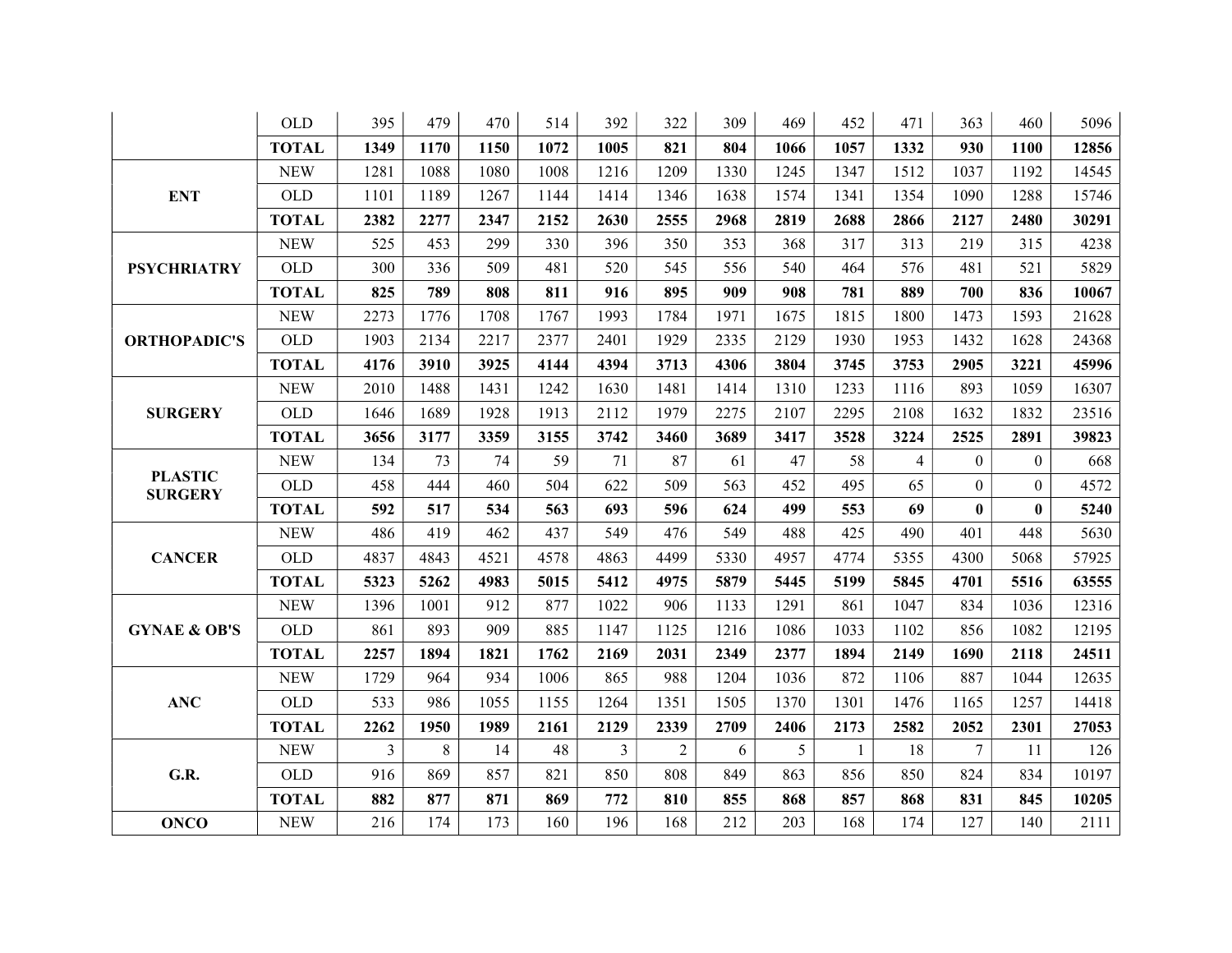|                                  | <b>OLD</b>   | 378   | 324   | 323   | 292   | 368   | 320   | 359   | 343   | 297   | 330   | 222   | 269   | 3825   |
|----------------------------------|--------------|-------|-------|-------|-------|-------|-------|-------|-------|-------|-------|-------|-------|--------|
|                                  | <b>TOTAL</b> | 594   | 498   | 496   | 452   | 564   | 488   | 571   | 546   | 465   | 504   | 349   | 409   | 5936   |
|                                  | <b>NEW</b>   | 835   | 538   | 469   | 388   | 485   | 448   | 467   | 447   | 407   | 415   | 280   | 399   | 5578   |
| Cardiology                       | <b>OLD</b>   | 657   | 855   | 913   | 704   | 856   | 828   | 822   | 766   | 855   | 873   | 714   | 864   | 9707   |
|                                  | <b>TOTAL</b> | 1492  | 1393  | 1382  | 1092  | 1341  | 1276  | 1289  | 1213  | 1262  | 1288  | 994   | 1263  | 15285  |
|                                  | <b>NEW</b>   | 97    | 57    | 36    | 78    | 79    | 55    | 52    | 43    | 62    | 41    | 45    | 37    | 682    |
| Cardiotherosys<br><b>Surgery</b> | <b>OLD</b>   | 210   | 180   | 221   | 283   | 357   | 270   | 315   | 277   | 279   | 271   | 184   | 224   | 3071   |
|                                  | <b>TOTAL</b> | 307   | 237   | 257   | 361   | 436   | 325   | 367   | 320   | 341   | 312   | 229   | 261   | 3753   |
|                                  | <b>NEW</b>   | 27281 | 20218 | 18230 | 17513 | 19574 | 18078 | 20706 | 19765 | 19448 | 19304 | 13878 | 15878 | 229873 |
| <b>Grand Total</b>               | <b>OLD</b>   | 23963 | 27431 | 28462 | 27639 | 30077 | 28405 | 31722 | 30622 | 28501 | 28080 | 21712 | 25029 | 331643 |
|                                  | <b>MLC</b>   | 1108  | 1062  | 1197  | 1109  | 1115  | 1162  | 1074  | 1219  | 1137  | 1049  | 1004  | 1041  | 13277  |
|                                  | <b>NMLC</b>  | 4139  | 3819  | 3926  | 3783  | 3686  | 3475  | 3369  | 4119  | 4428  | 4338  | 3691  | 3759  | 46532  |
|                                  | <b>TOTAL</b> | 56491 | 52530 | 51815 | 50044 | 54452 | 51120 | 56871 | 55725 | 53514 | 52771 | 40285 | 45707 | 621325 |

## IPD Data - 2018

| <b>Month</b> | <b>TOTAL</b><br><b>BED</b> | <b>OCCUPIED</b> | <b>VACANT</b> | <b>EXTRA</b><br><b>BED</b> | <b>Bed</b><br>Occupancy<br>$\frac{0}{0}$ | <b>NEW</b><br><b>ADMISSON</b> | <b>DISCHARGE</b> | <b>LAMA</b> | <b>ABSCOND</b> | <b>DAMA</b> | <b>DEATH</b> |
|--------------|----------------------------|-----------------|---------------|----------------------------|------------------------------------------|-------------------------------|------------------|-------------|----------------|-------------|--------------|
| January      | 36116                      | 27712           | 8404          | 3855                       | 87.40                                    | 3769                          | 2847             | 176         | 87             | 77          | 393          |
| February     | 32816                      | 25138           | 7678          | 2705                       | 84.85                                    | 3669                          | 2744             | 134         | 91             | 119         | 382          |
| March        | 36332                      | 27132           | 9200          | 3082                       | 83.16                                    | 3523                          | 2705             | 163         | 118            | 115         | 467          |
| April        | 35336                      | 26194           | 9142          | 2467                       | 81.11                                    | 3641                          | 2542             | 185         | 83             | 73          | 316          |
| May          | 17910                      | 13053           | 4857          | 2520                       | 86.95                                    | 1847                          | 1163             | 77          | 33             | 58          | 171          |
| June         | 34962                      | 25189           | 9773          | 1996                       | 77.76                                    | 3692                          | 2403             | 195         | 87             | 84          | 307          |
| July         | 38440                      | 28716           | 9724          | 2970                       | 82.43                                    | 3627                          | 2793             | 239         | 140            | 79          | 371          |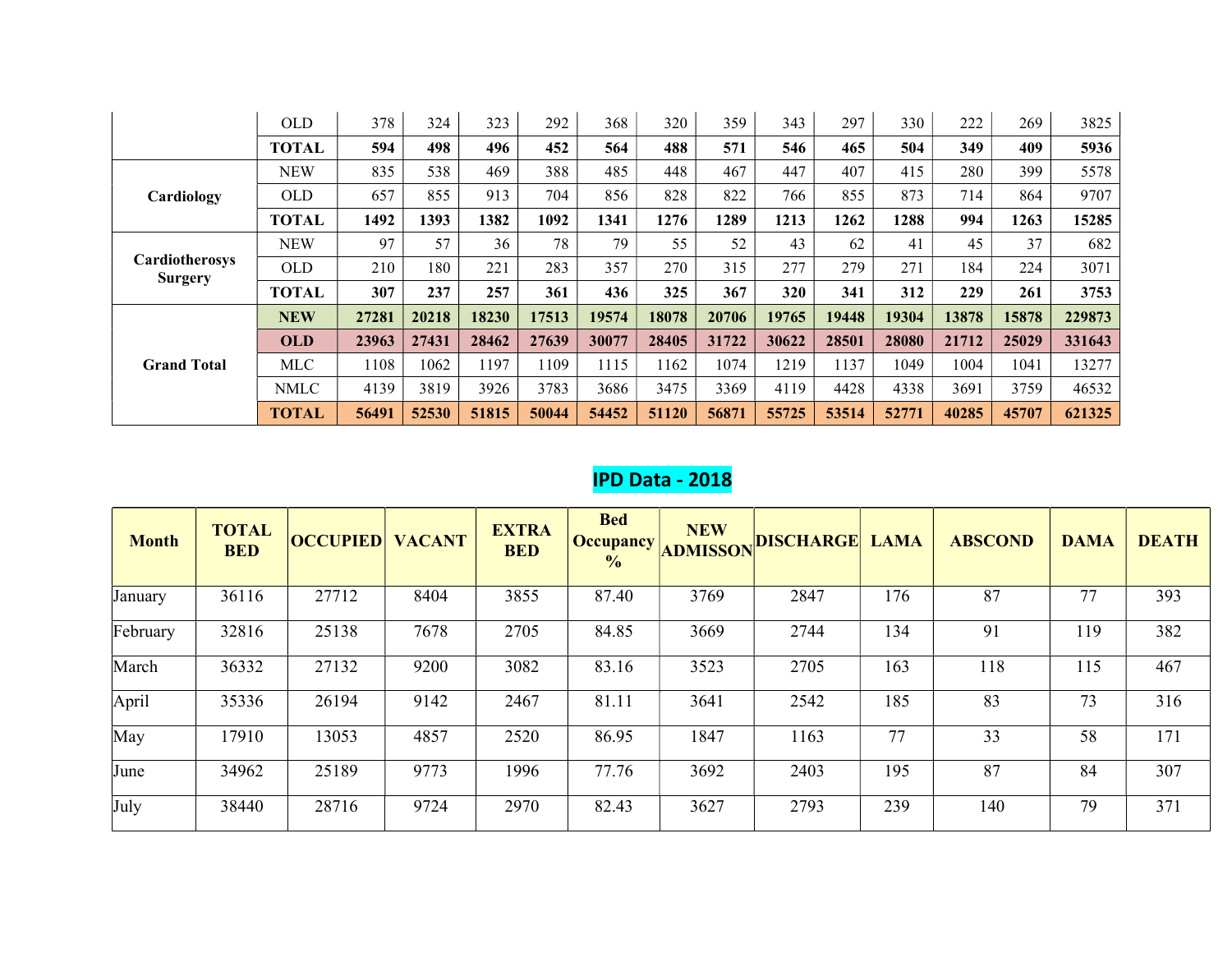| August       | 38440  | 29886  | 8554   | 3553  | 86.99 | 4003  | 2880  | 212  | 171  | 67              | 378  |
|--------------|--------|--------|--------|-------|-------|-------|-------|------|------|-----------------|------|
| September    | 37200  | 29245  | 7955   | 3366  | 87.66 | 4371  | 3208  | 222  | 142  | 12 <sup>2</sup> | 404  |
| October      | 38440  | 26960  | 1480   | 3014  | 77.98 | 4367  | 3111  | 276  | 130  | 93              | 379  |
| November     | 37200  | 20949  | 16251  | 2591  | 63.28 | 2986  | 2452  | 171  | 114  | 57              | 345  |
| December     | 38440  | 23058  | 15382  | 211i  | 65.48 | 3111  | 2745  | 198  | 79   |                 | 314  |
| <b>Total</b> | 421632 | 303232 | 118400 | 34230 | 80.04 | 42606 | 31593 | 2248 | 1275 | 964             | 4227 |

|                        | <b>Surgery Data-2018</b> |      |      |              |              |            |             |                |      |                |                |              |              |              |
|------------------------|--------------------------|------|------|--------------|--------------|------------|-------------|----------------|------|----------------|----------------|--------------|--------------|--------------|
| <b>MINOR OPERATION</b> |                          |      |      |              |              |            |             |                |      |                |                |              |              |              |
| DEPT.                  |                          | JAN. | FEB. | <b>MARCH</b> | <b>APRIL</b> | <b>MAY</b> | <b>JUNE</b> | <b>JULY</b>    | AUG. | SEPT.          | OCT.           | NOV.         | DEC.         | <b>TOTAL</b> |
| Surgery                |                          | 300  | 321  | 243          | 262          | 186        | 236         | 271            | 240  | 254            | 243            | 199          | 173          | 2928         |
| Orthopedics            |                          | 110  | 101  | 129          |              |            |             | $\overline{2}$ |      | 28             | 41             | 22           | 36           | 473          |
| Obst.& Gyn.            | Obs                      | 413  | 413  | 381          | 211          | 256        | 304         | 434            | 577  | 608            | 810            | 682          | 641          | 5730         |
|                        | Gyn                      | 104  | 80   | 68           | 85           | 71         | 86          | 110            | 97   | 55             | 136            | 55           | 107          | 1054         |
| Opthalmology           |                          | 36   | 23   | 28           | 6            |            | 4           | 3              | 3    | $\overline{2}$ | 10             | 6            | 29           | 151          |
| <b>ENT</b>             |                          | 357  | 365  | 344          | 385          | 651        | 484         | 564            | 581  | 368            | 410            | 259          | 300          | 5068         |
| Radiotherepy           |                          | 29   | 86   | 56           | 74           | 72         | 76          | 123            | 114  | 133            | 32             | 41           | 23           | 317          |
| Oncosurgery            |                          | 51   | 44   | 35           | 44           | 36         | 33          | 31             | 47   | 31             | 32             | 31           | 40           | 455          |
| T.B.& chest            |                          | 12   | 15   | 18           | 8            | 8          | 7           | 13             | 11   | 17             | 10             | 9            | 14           | 142          |
| Dental                 |                          | 118  | 65   | 72           | 39           | 42         | 39          | 62             | 75   | 45             | 54             | 45           | 53           | 709          |
| Casulty                |                          | 169  | 142  | 114          | 137          | 119        | 160         | 158            | 34   | 34             | 175            | 120          | 130          | 1492         |
| NeuroSurgery           |                          | 12   | 8    | 5            | 4            | 6          | 9           | 7              | 4    | $\tau$         | $\overline{0}$ | $\mathbf{0}$ | $\mathbf{0}$ | 62           |
| <b>Total</b>           |                          | 1699 | 1648 | 1475         | 1248         | 1441       | 1432        | 1778           | 1773 | 1565           | 1943           | 1460         | 1532         | 18581        |
|                        |                          |      |      |              |              |            |             |                |      |                |                |              |              |              |
|                        |                          |      |      |              |              |            |             |                |      |                |                |              |              |              |